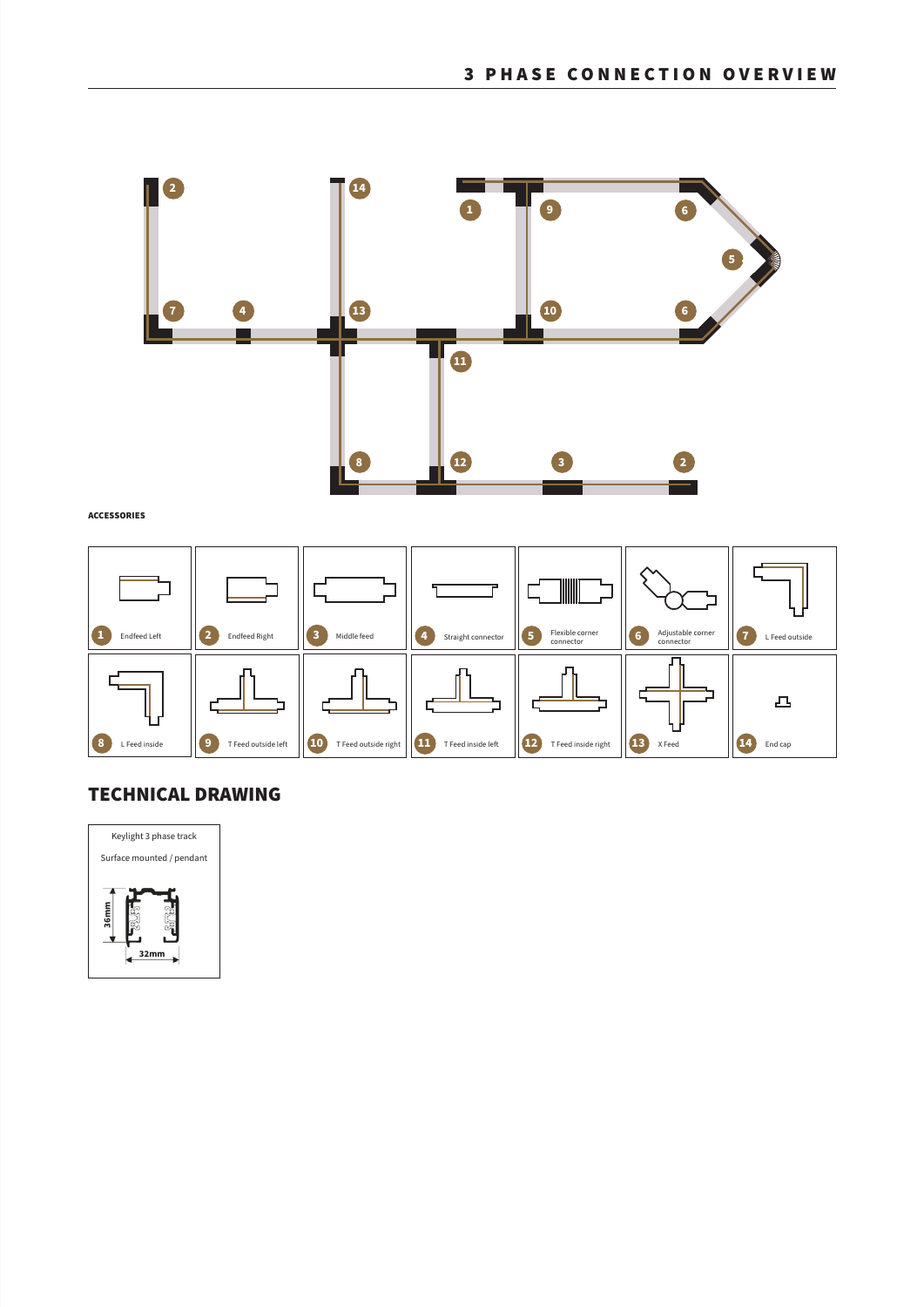$$
\fbox{1P20} \quad \fbox{---} \quad \fbox{---} \quad \fbox{---} \quad \fbox{---} \quad \fbox{---} \quad \fbox{---} \quad \fbox{---} \quad \fbox{---} \quad \fbox{---} \quad \fbox{---} \quad \fbox{---} \quad \fbox{---} \quad \fbox{---} \quad \fbox{---} \quad \fbox{---} \quad \fbox{---} \quad \fbox{---} \quad \fbox{---} \quad \fbox{---} \quad \fbox{---} \quad \fbox{---} \quad \fbox{---} \quad \fbox{---} \quad \fbox{---} \quad \fbox{---} \quad \fbox{---} \quad \fbox{---} \quad \fbox{---} \quad \fbox{---} \quad \fbox{---} \quad \fbox{---} \quad \fbox{---} \quad \fbox{---} \quad \fbox{---} \quad \fbox{---} \quad \fbox{---} \quad \fbox{---} \quad \fbox{---} \quad \fbox{---} \quad \fbox{---} \quad \fbox{---} \quad \fbox{---} \quad \fbox{---} \quad \fbox{---} \quad \fbox{---} \quad \fbox{---} \quad \fbox{---} \quad \fbox{---} \quad \fbox{---} \quad \fbox{---} \quad \fbox{---} \quad \fbox{---} \quad \fbox{---} \quad \fbox{---} \quad \fbox{---} \quad \fbox{---} \quad \fbox{---} \quad \fbox{---} \quad \fbox{---} \quad \fbox{---} \quad \fbox{---} \quad \fbox{---} \quad \fbox{---} \quad \fbox{---} \quad \fbox{---} \quad \fbox{---} \quad \fbox{---} \quad \fbox{---} \quad \fbox{---} \quad \fbox{---} \quad \fbox{---} \quad \fbox{---} \quad \fbox{---} \quad \fbox{---} \quad \fbox{---} \quad \fbox{---} \quad \fbox{---} \quad \fbox{---} \quad \fbox{---} \quad \fbox{---} \quad \fbox{---} \quad \fbox{---} \quad \fbox{---} \quad \fbox{---} \quad \fbox{---} \quad \fbox{---} \quad \fbox{---} \quad \fbox{---} \quad \fbox{---} \quad \fbox{---} \quad \fbox{---} \quad \fbox{---} \quad \fbox{---} \quad \fbox{---
$$

## **KEYLIGHT 3 PHASE TRACK & ACCESSORIES**













9656.995.99.6

Keylight L feed inside

| <b>ARTICLE</b><br><b>NUMBER</b> | <b>DESCRIPTION</b>                   | <b>LENGTH</b>                     | <b>COLOR</b> |
|---------------------------------|--------------------------------------|-----------------------------------|--------------|
| 9631.995.99.3                   | Keylight track rail                  | 1000mm                            | White        |
| 9631.995.99.5                   | Keylight track rail                  | 1000mm                            | <b>Black</b> |
| 9631.995.99.6                   | Keylight track rail                  | 1000mm                            | Alu          |
|                                 |                                      |                                   |              |
| 9632.995.99.3                   | Keylight track rail                  | 2000mm                            | White        |
| 9632.995.99.5                   | Keylight track rail                  | 2000mm                            | <b>Black</b> |
| 9632.995.99.6                   | Keylight track rail                  | 2000mm                            | Alu          |
| 9633.995.99.3                   | Keylight track rail                  | 3000mm                            | White        |
| 9633.995.99.5                   | Keylight track rail                  | 3000mm                            | <b>Black</b> |
| 9633.995.99.6                   | Keylight track rail                  | 3000mm                            | Alu          |
| <b>ARTICLE</b><br><b>NUMBER</b> | <b>DESCRIPTION</b>                   | <b>ACCESSORY</b><br><b>NUMBER</b> | <b>COLOR</b> |
| 9652.995.99.3                   | Keylight end feed left               | $\mathbf{1}$                      | White        |
| 9652.995.99.5                   | Keylight end feed left               | $1\,$                             | Black        |
| 9652.995.99.6                   | Keylight end feed left               | $\mathbf{1}$                      | Alu          |
| 9651.995.99.3                   | Keylight end feed right              | $\overline{2}$                    | White        |
| 9651.995.99.5                   | Keylight end feed right              | $\overline{2}$                    | <b>Black</b> |
| 9651.995.99.6                   | Keylight end feed right              | $\overline{2}$                    | Alu          |
| <b>ARTICLE</b><br><b>NUMBER</b> | <b>DESCRIPTION</b>                   | <b>ACCESSORY</b><br><b>NUMBER</b> | <b>COLOR</b> |
| 9654.995.99.3                   | Keylight middle feed                 | 3                                 | White        |
| 9654.995.99.5                   | Keylight middle feed                 | 3                                 | <b>Black</b> |
| 9654.995.99.6                   | Keylight middle feed                 | 3                                 | Alu          |
| <b>ARTICLE</b><br><b>NUMBER</b> | <b>DESCRIPTION</b>                   | <b>ACCESSORY</b><br><b>NUMBER</b> | <b>COLOR</b> |
| 9654.996.99.3                   | Keylight straight connector          | $\overline{4}$                    | White        |
| 9654.996.99.5                   | Keylight straight connector          | $\overline{4}$                    | <b>Black</b> |
| 9654.996.99.6                   | Keylight straight connector          | $\overline{4}$                    | Alu          |
| <b>ARTICLE</b><br><b>NUMBER</b> | <b>DESCRIPTION</b>                   | <b>ACCESSORY</b><br><b>NUMBER</b> | <b>COLOR</b> |
| 9667.995.99.3                   | Keylight flexible corner connector   | 5                                 | White        |
| 9667.995.99.5                   | Keylight flexible corner connector   | 5                                 | <b>Black</b> |
| 9667.995.99.6                   | Keylight flexible corner connector   | 5                                 | Alu          |
| <b>ARTICLE</b><br><b>NUMBER</b> | <b>DESCRIPTION</b>                   | <b>ACCESSORY</b><br><b>NUMBER</b> | <b>COLOR</b> |
| 9663.995.99.3                   | Keylight adjustable corner connector | 6                                 | White        |
| 9663.995.99.5                   | Keylight adjustable corner connector | 6                                 | <b>Black</b> |
| 9663.995.99.6                   | Keylight adjustable corner connector | $\sqrt{6}$                        | Alu          |
| <b>ARTICLE</b><br><b>NUMBER</b> | <b>DESCRIPTION</b>                   | <b>ACCESSORY</b><br><b>NUMBER</b> | <b>COLOR</b> |
|                                 |                                      |                                   |              |
| 9655.995.99.3                   | Keylight L feed outside              | $\overline{7}$                    | White        |
| 9655.995.99.5                   | Keylight L feed outside              | $\overline{7}$                    | <b>Black</b> |
| 9655.995.99.6                   | Keylight L feed outside              | $\overline{7}$                    | Alu          |
| 9656.995.99.3                   | Keylight L feed inside               | $\,8\,$                           | White        |

Alu

8